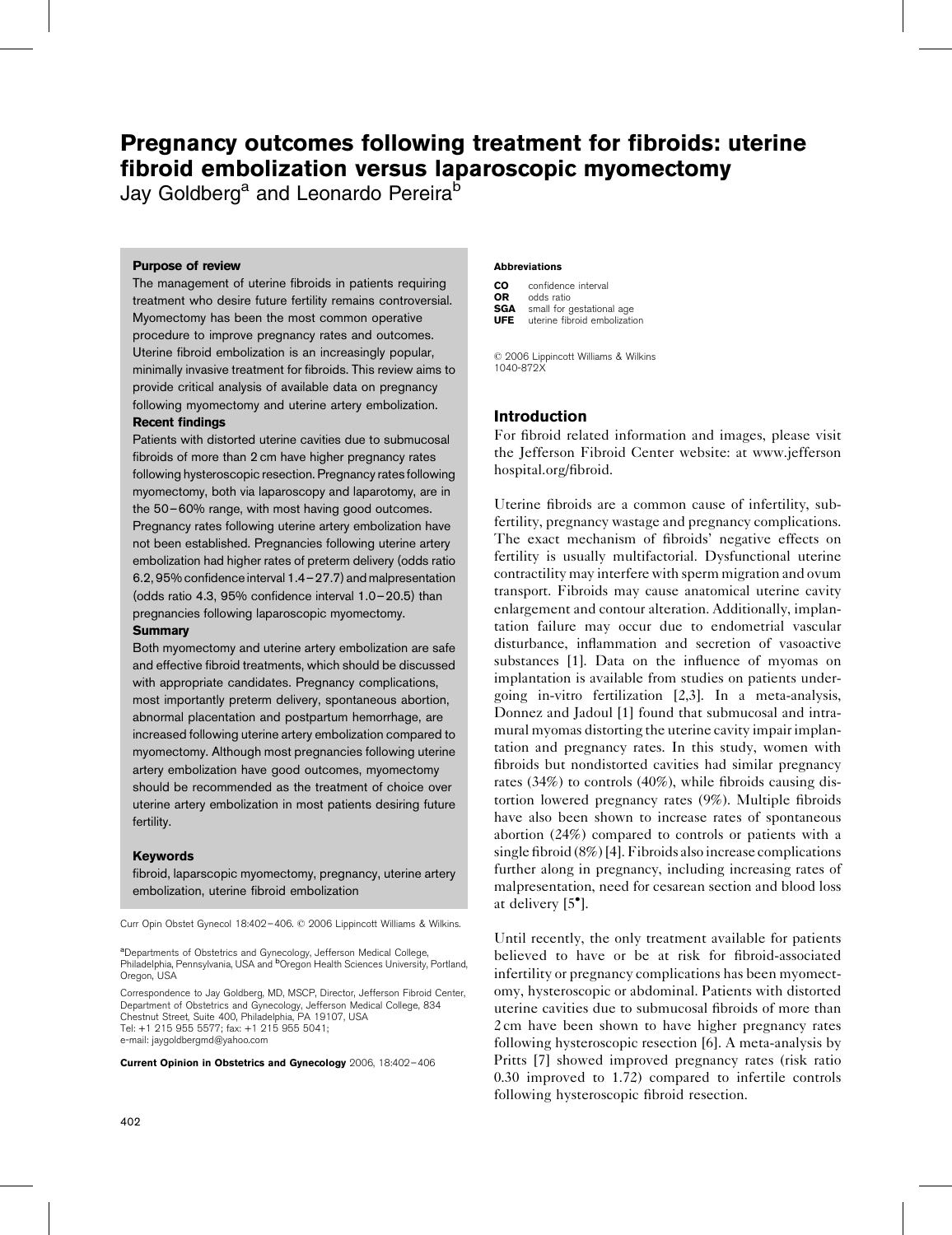Vercellini et al. [\[8\]](#page-3-0) published a meta-analysis of pregnancy outcomes following abdominal myomectomy performed for infertility. Of the 23 studied trials, only nine were prospective and none randomized. Overall, there was a 57% pregnancy rate following abdominal myomectomy. Since this meta-analysis several authors have reported their experience with pregnancy following laparoscopic myomectomy. In 2003, Landi et al. [\[9\]](#page-3-0) reported a cohort of 359 women, in which 72 completed pregnancies had occurred following laparoscopic myomectomy (20%). Of these, 57 were delivered in the third trimester, 46% by cesarean delivery. Malzoni et al. [\[10\]](#page-3-0) followed patients after laparoscopic myomectomy and observed successful pregnancies in 21/26 women, of which 57% delivered by cesarean. No uterine ruptures occurred in either series.

Seracchioli et al. [\[11\]](#page-3-0) published a prospective randomized study comparing myomectomy for infertility via laparotomy and laparoscopy. Following surgery, both groups had similar rates of pregnancy, abortion, preterm delivery and cesarean section (Table 1). These findings have been supported by two more recent case series of 41 patients and 106 patients reporting similar pregnancy rates following laparotomy compared to laparoscopic myomectomy in the range of 50–60% [\[12,13\].](#page-3-0)

The generally positive outcomes which have been reported in pregnancies following laparoscopic myomectomy are tempered somewhat by an increased risk of cesarean delivery (greater than 50% in most series), and concerns regarding the effectiveness of laparoscopic suturing and risk of uterine rupture. Legitimate concern over uterine rupture persists because of the limited sample sizes of the afore-mentioned series, which lack the power to assess rare adverse events, and several reports of uterine rupture in pregnancies following laparoscopic myomectomy [\[14–18\]](#page-3-0).

Many experts recommend cesarean section following abdominal myomectomy, whether open or laparoscopic, only if 100% of the myometrium has been incised and the endometrial cavity entered. As the myometrium is responsible for the integrity of the uterus rather than the endometrium, we recommend cesarean section if more than 50% of the myometrial thickness has been

Table 1 Pregnancies following abdominal and laparoscopic myomectomy

|                          | Abdominal<br>myomectomy | Laparoscopic<br>myomectomy |
|--------------------------|-------------------------|----------------------------|
| Pregnancy rate $[n (%)]$ | 33/59 (56)              | 30/56(54)                  |
| Abortion rate (%)        | 19                      | 20                         |
| Preterm deliveries (%)   |                         | 5                          |
| Cesarean deliveries (%)  | 78                      | 65                         |
| Uterine rupture (%)      |                         |                            |

Adapted from [\[11\]](#page-3-0).

disrupted. This strategy to decrease the risk of rupture during labor may be an especially prudent approach following laparoscopic myomectomy, which may less successfully repair the myometrial wall compared to repair during laparotomy.

In 1995, the first series of patients undergoing uterine artery embolization, also known as uterine fibroid embolization (UFE), as a primary treatment for fibroids was reported by Ravina et al. [\[19\].](#page-3-0) UFE is a minimally invasive alternative to hysterectomy or myomectomy, which avoids a major intra-abdominal surgery, while allowing uterine preservation, with a shorter convalescence. In the worldwide UFE experience, which now approaches 100 000 cases, this procedure has been shown to be an effective and safe treatment for symptomatic uterine fibroids. UFE has been extensively studied prospectively. Spies *et al.* [\[20\]](#page-3-0) reported improvement in heavy bleeding in 90% [95% confidence interval (CI) 86–95%] and bulk symptoms in 91% (95% CI 86–95%) at 1 year. Similarly, The Ontario Uterine Fibroid Embolization Trial found significant decreases in median uterine and dominant fibroid volume of 35 and 42%, respectively, following UFE. Ninety-one percent of the 583 patients expressed satisfaction with their procedure, including significant improvement for menorrhagia (83%), dysmenorrhea (77%) and urinary complaints (86%) [\[21\]](#page-3-0). UFE may also be safer than hysterectomy and abdominal myomectomy. A multicenter study comparing UFE and hysterectomy for symptomatic fibroids reported overall morbidity occurred more frequently in women in the hysterectomy group compared to the UFE group  $(34 \text{ vs } 14.7\%; P=0.01)$  [\[22\]](#page-3-0).

UFE appears to be an excellent treatment option for most women with symptomatic uterine fibroids. Many experts advocate that UFE should be offered along with myomectomy and hysterectomy for all potential candidates [\[23,24\].](#page-3-0) In patients desiring future fertility, however, UFE's place is less clear. There are currently no prospective studies with sufficient power to appropriately assess its impact on fertility rates and pregnancy outcomes. Until recently, however, many interventional radiologists advertised UFE in the media and via the internet as a safe and effective treatment for patients with fibroids desiring future fertility. With no studies, other than case reports of a few pregnancies following UFE, and more and more patients desiring future fertility inquiring about this treatment option, we attempted to thoroughly evaluate the available data.

In 2002, our group at Jefferson Medical College reported on pregnancies following UFE by combining all 48 published reports in the world literature at that time and two additional cases from our experience. Data analysis from these 50 pregnancies following UFE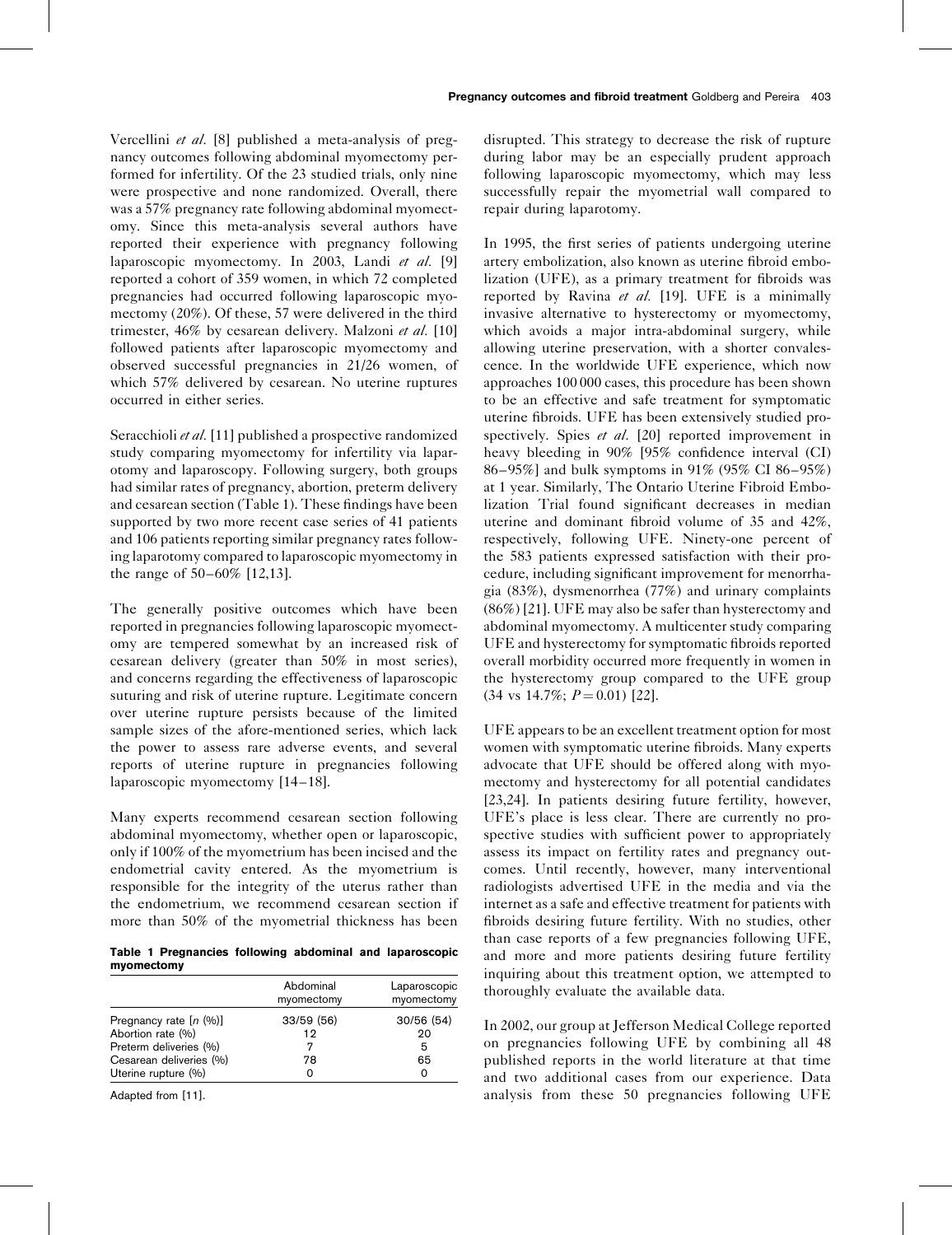showed that women becoming pregnant after uterine artery embolization may be at significantly increased risk for postpartum hemorrhage, preterm delivery, cesarean delivery and malpresentation compared to the general population [\[25\]](#page-3-0). While based on the only available data at the time, one weakness of our study was that we compared pregnancy complications following UFE to rates for the general population, rather than to women with fibroids or those who had undergone myomectomy.

In 2004, we published another study comparing pregnancies following UFE to pregnancies following myomectomy. Laparoscopic myomectomy was chosen over abdominal myomectomy due to its similar length of hospitalization and convalescence, as well as more recently available published series. Pregnancies following UFE had higher rates of preterm delivery [odds ratio (OR) 6.2, 95% CI 1.4–27.7] and malpresentation (OR 4.3, 95% CI 1.0–20.5) than pregnancies following laparoscopic myomectomy. The risks of postpartum hemorrhage (OR 6.3, 95% CI 0.6–71.8) and spontaneous abortion (OR 1.7, 95% CI 0.8–3.9) following UFE were similarly higher than the risks following laparoscopic myomectomy; however, these differences were not statistically significant (Table 2) [\[26\]](#page-3-0). Primarily based on our first study, the American College of Obstetricians and Gynecologists recommended in Committee Opinion 293 Uterine Artery Embolization (February 2004) that 'There is insufficient evidence in the current literature to ensure safety in women desiring to retain their fertility. Furthermore, pregnancy-related outcomes remain understudied. Therefore, the procedure should be considered investigational or relatively contraindicated in women wishing to retain fertility' [\[27\].](#page-3-0)

Since the publication of our study comparing pregnancy outcomes following UFE and laparoscopic myomectomy, several series of patients attempting pregnancy following UFE have been published. In a follow up to the initial results of the Ontario Multicenter Trial, Pron et al. [\[28](#page-4-0)<sup>°</sup>[\]](#page-4-0) reported on the pregnancy outcomes of 21 women out of 555, who conceived a total of 24 pregnancies during the trial period. In this report, six cases ended in

abortion (four spontaneously). Of significance, the authors reported that 50% of the 18 deliveries were accomplished by cesarean section. Rates of preterm birth and small for gestational age (SGA) infants were both 22% (4/18), while abnormal placentation (either placenta previa or accreta) occurred in 17% (3/18). All three of the deliveries complicated by abnormal placentation were further complicated by postpartum hemorrhage, with one resulting cesarean hysterectomy. These findings are consistent with our published experience (Table 2) with regard to preterm birth and cesarean section. The prevalence of SGA infants, abnormal placentation and postpartum hemorrhage in the Ontario Multicenter Trial was 3- to 4-fold higher than previously reported.

Subsequently, Carpenter and Walker [\[29\]](#page-4-0) published their experience with 26 completed pregnancies following UFE. In this series 10 pregnancies ended prior to 24 weeks (two terminations, one ectopic and seven spontaneous abortions). This spontaneous loss rate of 30% (7/23 desired intrauterine pregnancies) is similar to our reported experience of 24% (Table 2). In the 16 pregnancies continuing past 24 weeks, the prevalence of SGA (7%), cesarean delivery (88%) and preterm delivery (31%) was similar to other published reports. The prevalence of postpartum hemorrhage (20%) was consistent with the Ontario Multicenter Trial, being 3-fold higher than previously suggested.

Four additional cases of delivery following UFE have been reported between 2004 and 2005, all four resulting in a term delivery by cesarean section: two secondary to fetal malpresentation, one electively and one because of fetal growth restriction (2240 g at 40 weeks) [\[30–32\]](#page-4-0). The case involving fetal growth restriction was further complicated by placenta accreta.

During myomectomy, fibroids are removed in an attempt to recreate a normal uterus and a nondistorted endometrial cavity. UFE, however, while shrinking the fibroid volume by up to 50% [\[21\]](#page-3-0), which may be sufficient for symptom relief, may still leave an enlarged uterus with a distorted cavity. Following UFE, patients with

### Table 2 Complications in pregnancies following uterine artery embolization and laparoscopic myomectomy for fibroids

| Complication                           | General<br>population (%) | Uterine artery<br>embolization $[n (%)]$ | Laparoscopic<br>myomectomy $[n (%)]$ | Odds ratio | 95% Confidence<br>interval | P value |
|----------------------------------------|---------------------------|------------------------------------------|--------------------------------------|------------|----------------------------|---------|
| Spontaneous abortion                   | $10 - 15$                 | 12/51 (24)                               | 20/133(15)                           | 1.7        | $0.8 - 3.9$                | 0.175   |
| Postpartum hemorrhage <sup>a</sup>     | $4 - 6$                   | 2/35(6)                                  | 1/104(1)                             | 6.3        | $0.6 - 71.8$               | 0.093   |
| Preterm delivery <sup>a</sup>          | $5 - 10$                  | 5/32(16)                                 | 3/104(3)                             | 6.2        | $1.4 - 27.7$               | 0.008   |
| Cesarean delivery <sup>a</sup>         | 22                        | 22/35(63)                                | 61/104 (59)                          | 1.2        | $0.5 - 2.6$                | 0.662   |
| Small for gestational age <sup>a</sup> | 10                        | 1/22(5)                                  | 8/95(8)                              | 0.5        | $0.1 - 4.4$                | 0.541   |
| Malpresentation <sup>a</sup>           |                           | 4/35(11)                                 | 3/104(3)                             | 4.3        | $1.0 - 20.5$               | 0.046   |

Adapted from [\[26\]](#page-3-0).

<sup>a</sup>Calculations based on number of singleton pregnancies continuing past 20 weeks gestation.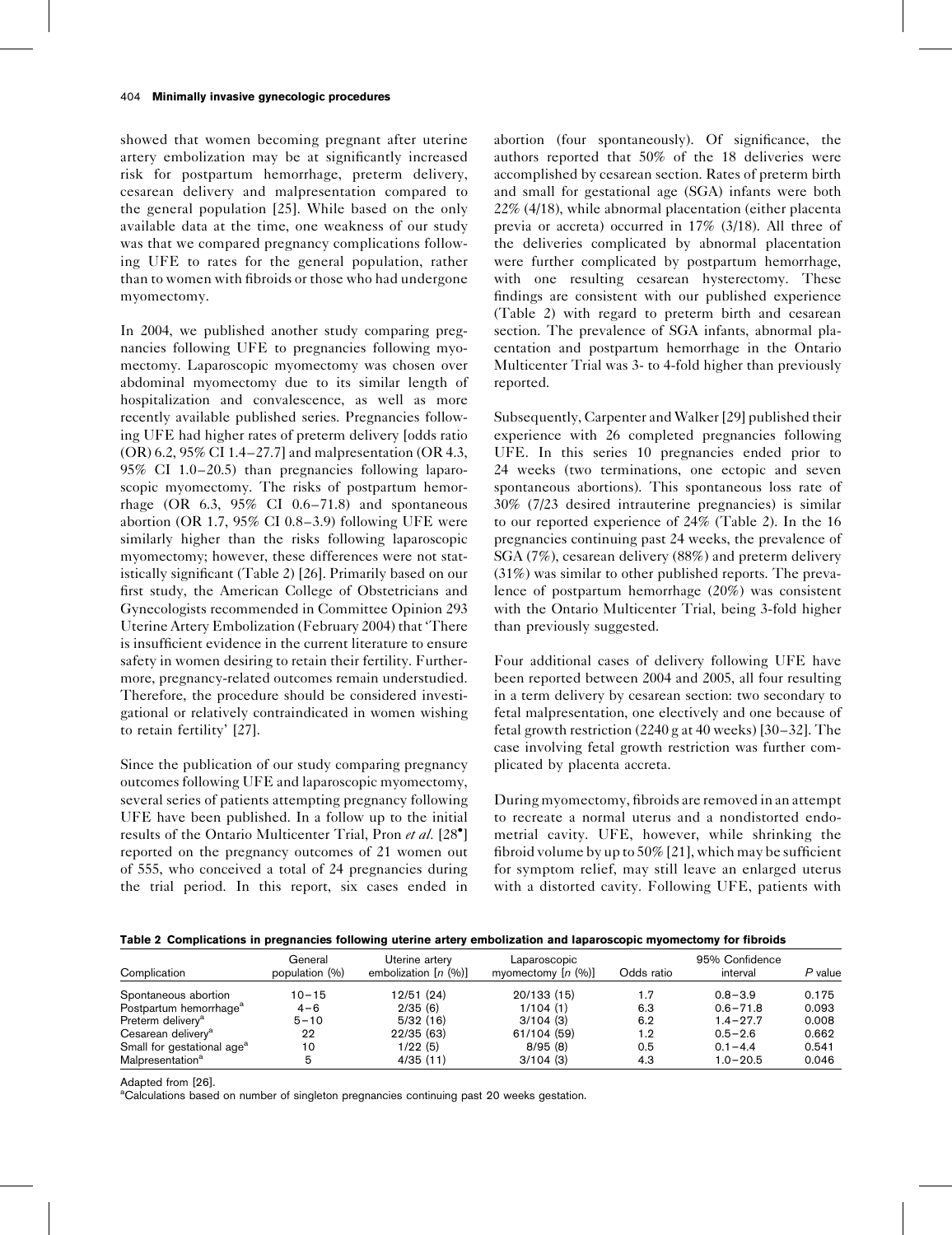<span id="page-3-0"></span>uteri more close to normal size and with nondistorted cavities would be expected to have better pregnancy rates and pregnancy outcomes; however, this has not been studied.

Large prospective studies assessing UFE's impact on future pregnancy rates or pregnancy outcomes are unlikely to be published in the near future. The FIBROID Registry, the largest prospective study to date evaluating women undergoing UFE, closed enrollment in 2002 with 3154 subjects; however, only 130 (4%) of these subjects stated that they definitely planned on attempting preg-nancy within 2 years of the procedure [\[33](#page-4-0)<sup>°</sup>[\].](#page-4-0)

UFE may be preferable over myomectomy for certain patients desiring future fertility. Patients suspected or known to have extensive pelvic adhesions, especially those who underwent prior myomectomy, may be at high surgical risk for hysterectomy. Additionally, some women may wish to avoid intra-abdominal surgery, even when balanced against potential subfertility or increased pregnancy complications. Additionally, patients with extremely large fibroid uteri (above 20 weeks gestational size), who may be at high risk for hemorrhage or hysterectomy during myomectomy, may benefit by a combined UFE, to decrease uterine volume and vascularity, followed by myomectomy several weeks later  $[33^{\bullet}].$  $[33^{\bullet}].$  $[33^{\bullet}].$ 

## Conclusion

In summary, both myomectomy and UFE are very safe and effective fibroid treatments, which should be discussed with appropriate candidates. Data on fertility rates following UFE are limited due to the lack of prospective studies to establish the pregnancy rate among women planning to conceive. Similarly, data on pregnancy outcomes following UFE is limited, due to the lack of randomized studies. Based on available data, certain pregnancy complications, most importantly preterm delivery, spontaneous abortion, abnormal placentation and postpartum hemorrhage, appear to be uniformlyincreased following UFE compared to myomectomy. Although most pregnancies following UFE have good outcomes, myomectomy should be recommended as the treatment of choice over UFE in most patients desiring future fertility.

### Acknowledgement

J.G. serves as a consultant for BioSphere Medical, Inc.

#### References and recommended reading

Papers of particular interest, published within the annual period of review, have been highlighted as:

- of special interest
- •• of outstanding interest

Additional references related to this topic can also be found in the Current World Literature section in this issue (pp. 466–467).

1 Donnez J, Jadoul P. What are the implications of myomas on fertility? A need for a debate? Hum Reprod 2002; 17:1424–1430.

- 2 Ramzy AM, Sattar M, Amin Y, et al. Uterine myomata and outcome of assisted reproduction. Hum Reprod 1998; 13:198–202.
- 3 Surrey ES, Lietz AK, Schoolcraft WB. Impact of intramural leiomyomata in patients with a normal endometrial cavity on in vitro fertilization–embryo transfer cycle outcome. Fertil Steril 2001; 75:405–410.
- 4 Benson CB, Chow JS, Chang-Lee W, et al. Outcome of pregnancies in women with uterine leiomyomas identified by sonography in the first trimester. J Clin Ultrasound 2001; 29:261–264.
- 5 Bromberg JV, Goldberg J, Rychlak K, et al. The effect of uterine fibroids on pregnancy outcomes. Proceedings of the Advances in Uterine Leiomyoma
- $\bullet$ Research: NIH 2nd International Congress, Bethesda, February 2005.

A retrospective review of pregnancy outcomes of pregnancies complicated by fibroids.

- 6 Varasteh NN, Neuwirth RS, Levin B, et al. Pregnancy rates after hysteroscopic polypectomy and myomectomy in infertile women. Obstet Gynecol 1999; 94:168–171.
- 7 Pritts EA. Fibroids and infertility: a systematic review of the evidence. Obstet Gynecol Surv 2001; 56:483–491.
- Vercellini P, Maddalena S, De Giorgi O, et al. Abdominal myomectomy for infertility: a comprehensive review. Hum Reprod 1998; 13:873–879.
- 9 Landi S, Fiaccavento A, Accoletti R, et al. Pregnancy outcomes and deliveries after laparoscopic myomectomy. J Am Assoc Gynecol Laparosc 2003; 10:177–181.
- 10 Malzoni M, Rotond M, Perone C, et al. Fertility after laparoscopic myomectomy of large uterine myomas: operative technique and preliminary results. Eur J Gynaecol Oncol 2003; 24:79–82.
- 11 Seracchioli R, Rossi S, Govoni F, et al. Fertility and obstetric outcome after laparoscopic myomectomy of large myomata: a randomized comparison with abdominal myomectomy. Hum Reprod 2000; 15:2663–2668.
- 12 Campo S, Campo V, Gambadauro P. Reproductive outcome before and after laparoscopic or abdominal myomectomy for subserous or intramural myomas. Eur J Obstet Gynecol Reprod Biol 2003; 110:215–219.
- 13 Soriano D, Dessolle L, Poncelet C, et al. Pregnancy outcome after laparoscopic and laparoconverted myomectomy. Eur J Obstet Gynecol Reprod Biol 2003; 108:194–198.
- 14 Grande N, Catalano GF, Ferrari S, et al. Spontaneous uterine rupture at 27 weeks of pregnancy after laparoscopic myomectomy. J Minim Invasive Gynecol 2005; 12:301.
- 15 Lieng M, Istre O, Langebrekke A. Uterine rupture after laparoscopic myomectomy. J Am Assoc Gynecol Laparosc 2004; 11:92–93.
- 16 Sbanas T, Klimek M, Fugiel A, et al. Spontaneous uterine rupture at 35 weeks' gestation, 3 years after laparoscopic myomectomy, without signs of fetal distress. J Obstet Gynaecol Res 2005; 31:527–530.
- 17 Malberti S, Ferrari L, Milani R. Spontaneous uterine rupture in the third trimester of gestation after laparoscopic myomectomy. Minerva Ginecol 2004; 56:479–480.
- 18 Asakura H, Oda T, Tsunoda Y, et al. A case report: change in fetal heart rate pattern on spontaneous uterine rupture at 35 weeks gestation after laparoscopically assisted myomectomy. J Nippon Med Sch 2004; 71: 69–72.
- 19 Ravina J, Herbreteau D, Ciraru-Vigneron N, et al. Arterial embolization to treat uterine myomata. Lancet 1995; 346:671–672.
- 20 Spies JB, Ascher SA, Roth AR, et al. Uterine artery embolization for leiomyomata. Obstet Gynecol 2001; 98:29–34.
- 21 Pron G, Bennett J, Common A, et al. The Ontario Uterine Fibroid Embolization Trial. Part 2. Uterine fibroid reduction and symptom relief after uterine artery embolization for fibroids. Fertil Steril 2003; 79:120–127.
- 22 Spies JB, Cooper JM, Worthington-Kirsch R, et al. Outcome of uterine embolization and hysterectomy for leiomyomas: results of a multicenter study. Am J Obstet Gynecol 2004; 191:22–31.
- 23 Goldberg J. Uterine fibroid embolization: a hidden alternative? Obstet Gynecol Surv 2005; 60:209–210.
- 24 Goldberg J, Ness A, Fossum G, Does uterine fibroid embolization need to be offered as a treatment alternative? Pros and cons. Contemp OB/GYN 2005; 6:78–84.
- 25 Goldberg J, Berghella V, Pereira L. Pregnancy after uterine artery embolization. Obstet Gynecol 2002; 100:869–872.
- 26 Goldberg J, Pereira L, Diamond J, et al. Pregnancy outcomes following treatment for fibroids: uterine artery embolization versus laparoscopic myomectomy. Am J Obstet Gynecol 2004; 191:18–21.
- 27 ACOG. Uterine artery embolization. Committee Opinion No. 293. Obstet Gynecol 2004; 103:403–404.